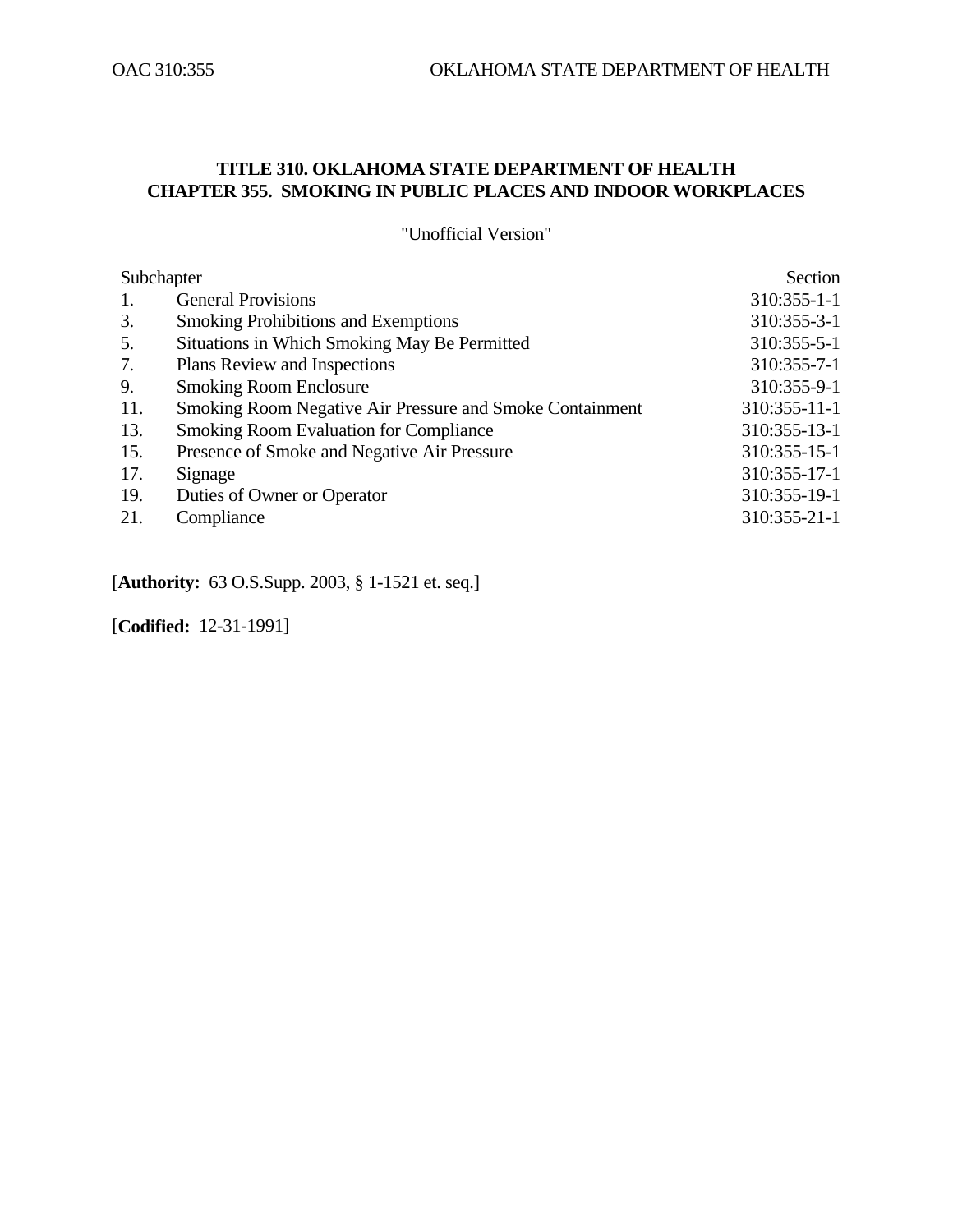# **SUBCHAPTER 1. GENERAL PROVISIONS**

### Section

310:355-1-1. Purpose and scope 310:355-1-2. Policy Development [REVOKED] 310:355-1-3. Signs [REVOKED] 310:355-1-4. Implementation [REVOKED] 310:355-1-5. Administrative penalties [REVOKED] 310:355-1-6. Definitions

## **310:355-1-1. Purpose and scope**

 This Chapter implements the Smoking in Public Places and Indoor Workplaces Act and specifies how compliance with the Act will be accomplished. All definitions and other provisions in the Act apply to this Chapter.

**[Source:** Amended at 18 Ok Reg 2031, eff 6/11/2001; Amended at 23 Ok Reg 2363, eff 6-25-2006]

## **310:355-1-2. Policy Development** [REVOKED]

**[Source:** Amended at 18 Ok Reg 2031, eff 6/11/2001; Revoked at 23 Ok Reg 2363, eff 6-25-2006]

## **310:355-1-3. Signs** [REVOKED]

**[Source:** Amended at 18 Ok Reg 2031, eff 6/11/2001; Revoked at 23 Ok Reg 2363, eff 6-25-2006]

## **310:355-1-4. Implementation** [REVOKED]

**[Source:** Revoked at 23 Ok Reg 2363, eff 6-25-2006]

## **310:355-1-5. Administrative penalties** [REVOKED]

**[Source:** Added at 18 Ok Reg 2031, eff 6/11/2001; Revoked at 23 Ok Reg 2363, eff 6-25-2006]

## **310:355-1-6. Definitions**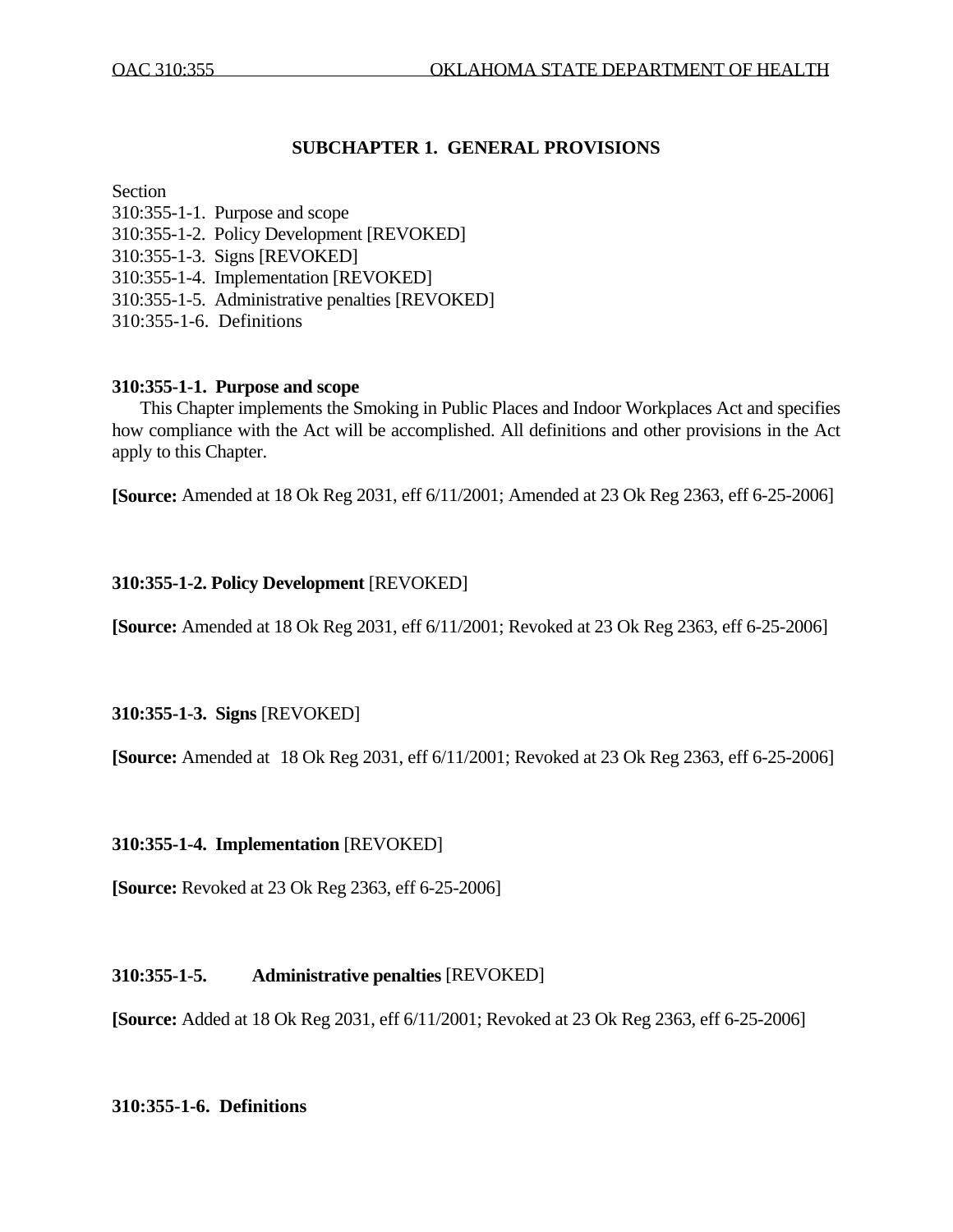The following words and terms, when used herein, shall have the following meaning, unless the context clearly indicates otherwise:

 **"Act"** means the Oklahoma Smoking in Public Places and Indoor Workplaces Act *[63:1-1521 et seq].* 

 **"Building"** means an entire free standing structure enclosed or predominantly enclosed by exterior walls.

 **"Department"** means the Oklahoma State Department of Health.

 **"Eating establishment**" means an establishment licensed by the Department under Chapter 256 or any Chapter adopted to replace Chapter 256 that is primarily engaged in preparing and selling food, exclusive of low-point beer and alcoholic beverages, for immediate consumption on or off the premises, based upon gross receipts of the establishment.

"**Nonsmoking area**" or "**nonsmoking space**" means a smokefree area or space.

 "**Public transportation**" means *transportation services, facilities and equipment with multiple passenger capabilities, available to the public on a scheduled or demand basis including intercity, regional and city bus, minibus, van pool, car pool and taxicab services, and commuter rail services. [69:4005]*

"**Recirculate**" means movement of air or smoke from one area to another either mechanically by way of the heating, air conditioning and ventilation system or by other means of circulation, drifting, transfer or migration.

 **"Restaurant"** means *any eating establishment regardless of seating capacity*. *[63:1-1522.7]* 

"**Secondhand smoke**" means the aerosol produced from combustion of tobacco products-- consisting of a combination of many different gases, types of particulate matter, and semivolatile organic compounds, visible and invisible, odorless and with odors---including smoke exhaled by smokers, smoke from the burning tip of a cigarette or other tobacco product, and materials escaping through cigarette paper.

"**Smoke**" means smoke from combustion of tobacco products, including secondhand smoke.

**"Smokefree area"** or **"smokefree space**" means an area or space within or outside a building where smoking is prohibited. Within a building that is not entirely exempt from the Act *[63:1-1521 et seq]*, if smoking is permitted anywhere in the building, the air in the smokefree areas inside the building is protected from secondhand tobacco smoke from the smoking spaces by a combination of direct exhaust from the smoking spaces to the outside, full enclosure surrounding the smoking spaces, and sufficient negative air pressure in the smoking spaces relative to the smokefree areas to prevent the escape of smoke from the smoking spaces to any smokefree areas.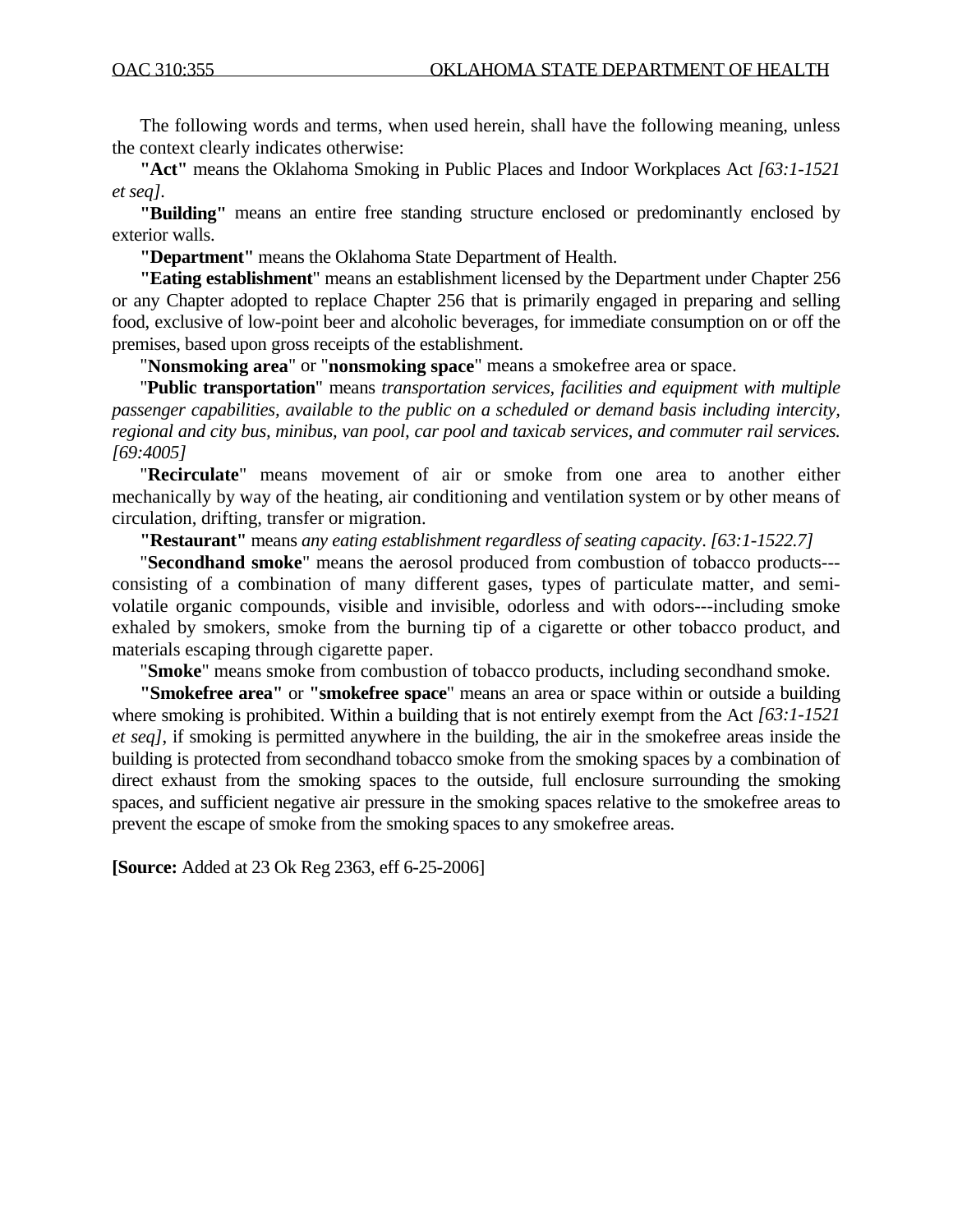### **SUBCHAPTER 3. SMOKING PROHIBITIONS AND EXEMPTIONS**

### Section

- 310:355-3-1. Indoor prohibition and exemptions
- 310:355-3-2. Public transportation prohibition
- 310:355-3-3. Outdoor prohibitions at restaurants
- 310:355:3-4. Outdoor prohibitions at educational facilities

#### **310:355-3-1. Indoor prohibition and exemptions**

 To protect the health of nonsmokers, no smoking shall be permitted inside public places or indoor workplaces except under certain limited situations specifically provided in 63:1-1523.

**[Source:** Added at 23 Ok Reg 2363, eff 6-25-2006]

#### **310:355-3-2. Public transportation prohibition**

No smoking shall be permitted in any vehicle used to provide public transportation.

**[Source:** Added at 23 Ok Reg 2363, eff 6-25-2006]

#### **310:355-3-3. Outdoor prohibitions at restaurants**

 No smoking shall be permitted outside, including on a deck or patio, within 15 feet of an exterior public doorway to a restaurant or any air intake to a restaurant.

**[Source:** Added at 23 Ok Reg 2363, eff 6-25-2006]

#### **310:355:3-4. Outdoor prohibitions at educational facilities**

 No smoking shall be permitted outside on the premises of a public or private educational facility offering any programs for students from early childhood education or kindergarten through grade 12, except as allowed in 63:1-1523.B.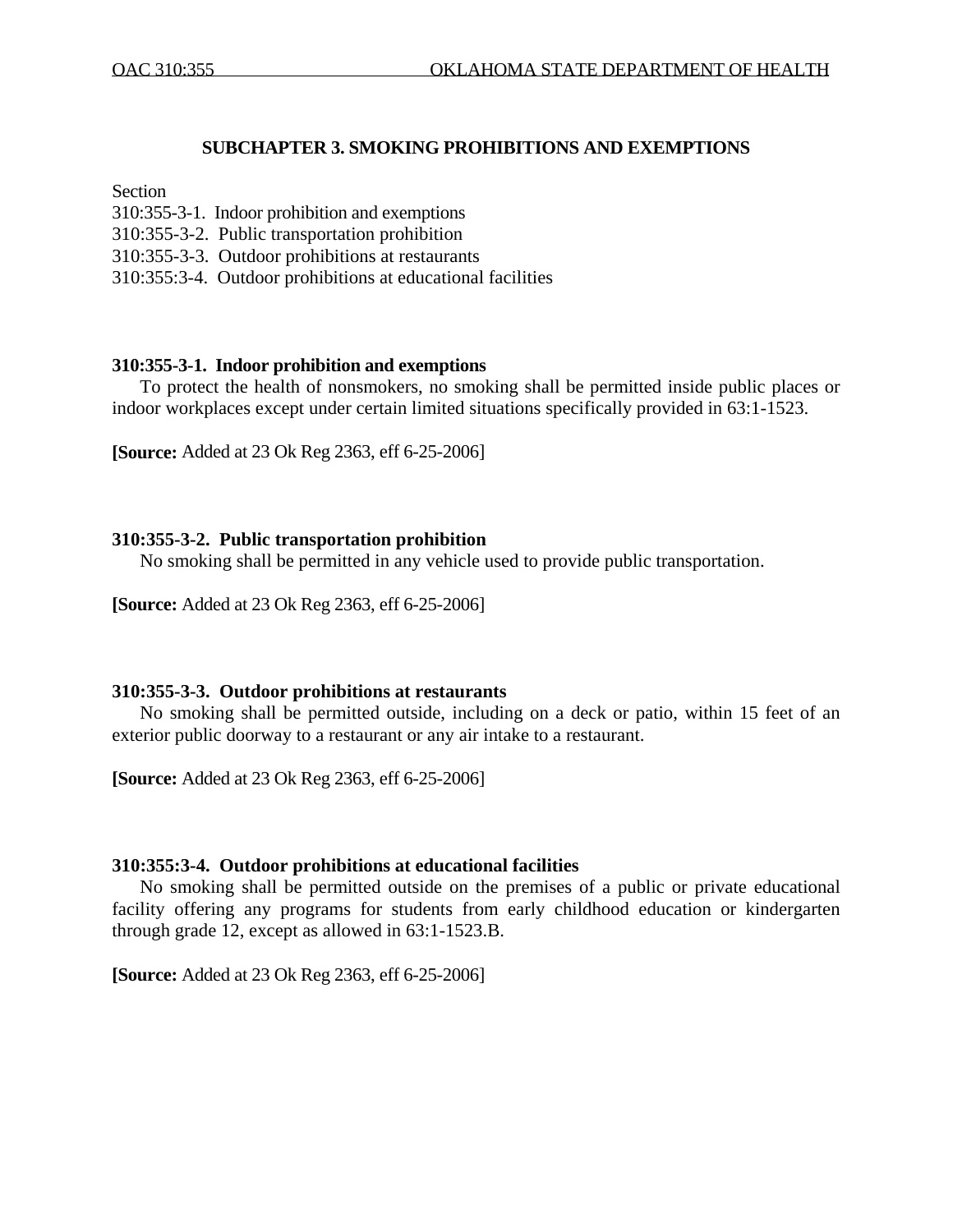### **SUBCHAPTER 5. SITUATIONS IN WHICH SMOKING MAY BE PERMITTED**

### Section

- 310:355-5-1. Smoking spaces
- 310:355-5-2. Requirements for smoking spaces
- 310:355-5-3. No required smoking
- 310:355-5-4. Exempted spaces occupying an entire building

### **310:355-5-1. Smoking spaces**

 Smoking spaces are those spaces where smoking is permitted as provided in 63:1-1523, including (1) smoking rooms within restaurants, (2) smoking rooms in other public places and indoor workplaces, and (3) exempted places as listed in 63:1-1523(G) that elect to permit smoking, provided such exempted places either occupy an entire building or meet the requirements for a smoking room under subchapters 7, 9, 11, 13 and 15 of this Chapter with respect to any nonsmoking spaces within the same building.

**[Source:** Added at 23 Ok Reg 2363, eff 6-25-2006]

### **310:355-5-2. Requirements for smoking spaces**

 Smoking rooms, as well as other smoking spaces, must meet the conditions in subchapters 7, 9, 11, 13 and 15 of this Chapter.

**[Source:** Added at 23 Ok Reg 2363, eff 6-25-2006]

### **310:355-5-3. No required smoking**

 No public place or indoor workplace is required to permit smoking. Any such place may prohibit all smoking.

**[Source:** Added at 23 Ok Reg 2363, eff 6-25-2006]

### **310:355-5-4. Exempted spaces occupying an entire building**

Exempted places as listed in  $63:1-1523(G)$  that occupy an entire building so that smoke cannot escape to adjacent indoor nonsmoking spaces are exempt from the rules in this Chapter.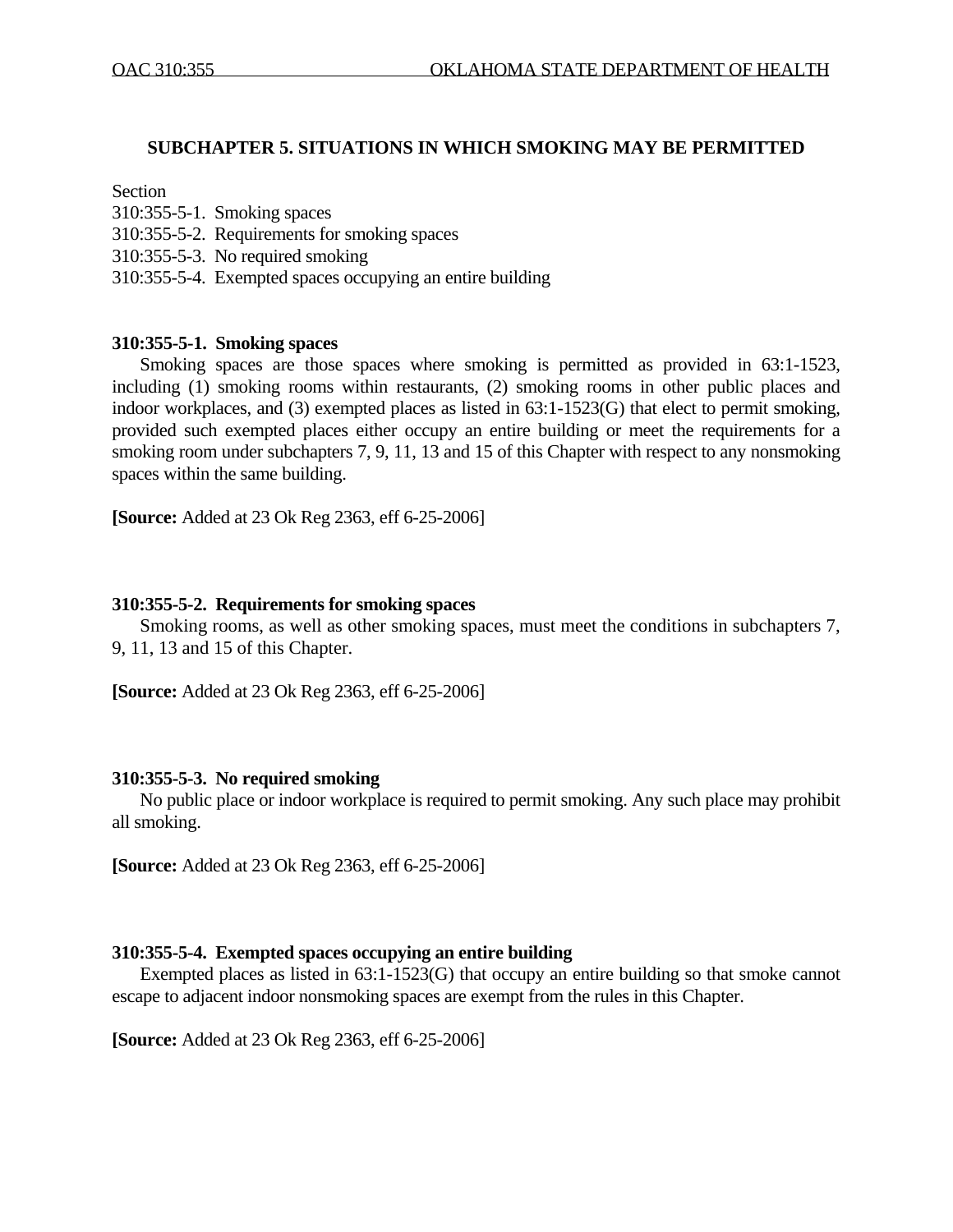## **SUBCHAPTER 7. PLANS REVIEW AND INSPECTIONS**

Section

310:355-7-1. Plans review by the Department 310:355-7-2. Inspections

# **310:355-7-1. Plans review by the Department**

 The Department may review plans for smoking rooms to assist the proprietor, if requested. This review may assist in identifying obvious design deficiencies, but it cannot assure that the installed and operating smoking rooms will comply with these rules.

**[Source:** Added at 23 Ok Reg 2363, eff 6-25-2006]

### **310:355-7-2. Inspections**

 Personnel of the Department, including employees and others designated by the Commissioner of Health, shall have access to the premises for inspections, announced or unannounced, including examination and testing for compliance and including access to smokefree areas and smoking spaces.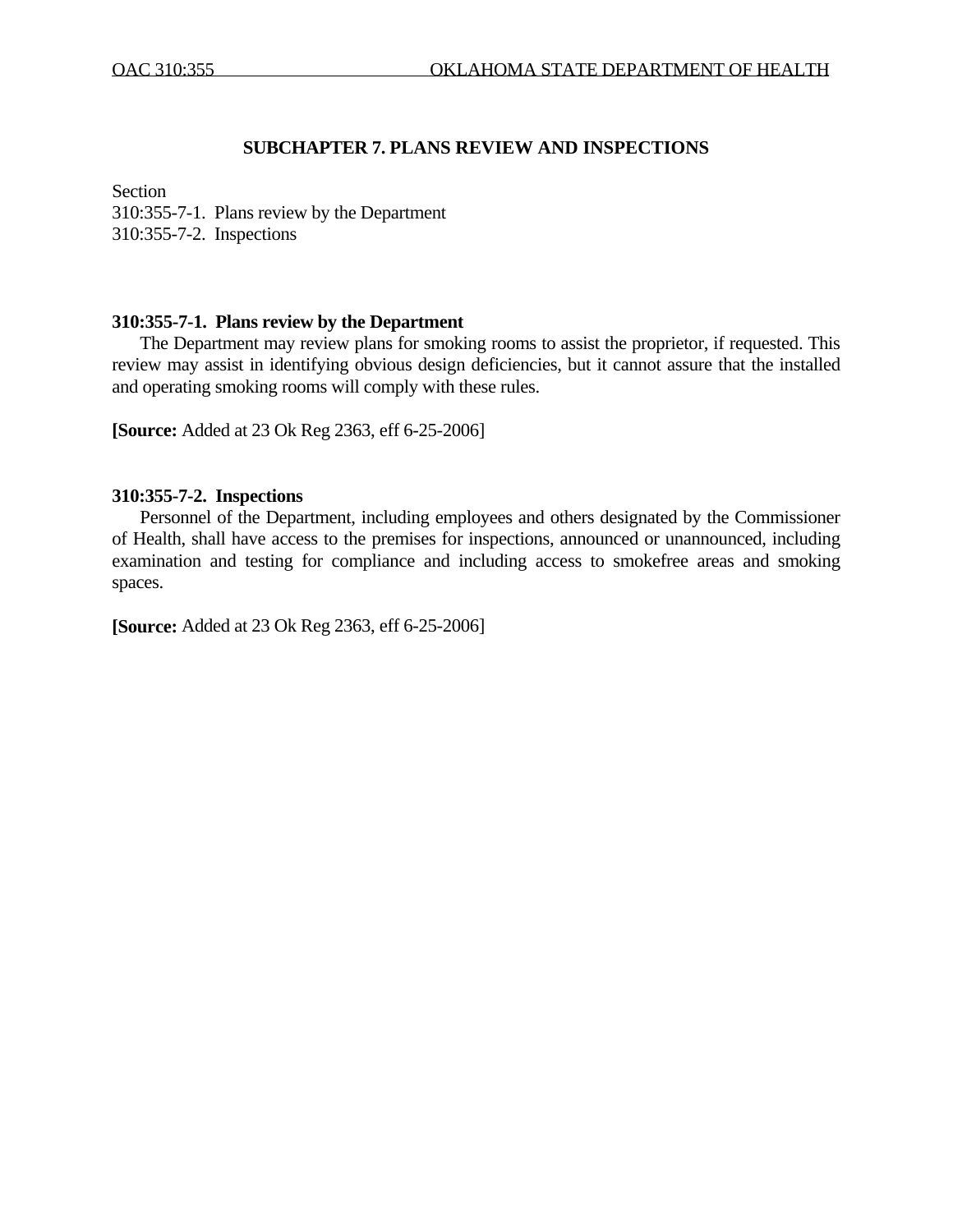## **SUBCHAPTER 9. SMOKING ROOM ENCLOSURE**

#### **Section**

310:355-9-1. Fully enclosed 310:355-9-2. Door opening and closure 310:355-9-3. Transfer air vents

## **310:355-9-1. Fully enclosed**

 The enclosure for a smoking room shall be continuous including floor, ceiling and all sides so that smoke is contained within the smoking room and away from smokefree areas.

**[Source:** Added at 23 Ok Reg 2363, eff 6-25-2006]

### **310:355-9-2. Door opening and closure**

 Any tendency for air to escape from the smoking room because of doors opening or closing shall be counterbalanced by increased exhaust ventilation or other means to assure that air containing tobacco smoke is kept within the smoking room and prevented from recirculating to nonsmoking areas.

**[Source:** Added at 23 Ok Reg 2363, eff 6-25-2006]

## **310:355-9-3. Transfer air vents**

Transfer air vents may be part of the enclosure to allow flow of air from the adjacent nonsmoking areas into the smoking room as a result of the negative air pressure in the smoking room. Such vents shall automatically close when airflow into the smoking room stops, to prevent recirculation of air from the smoking room to nonsmoking areas.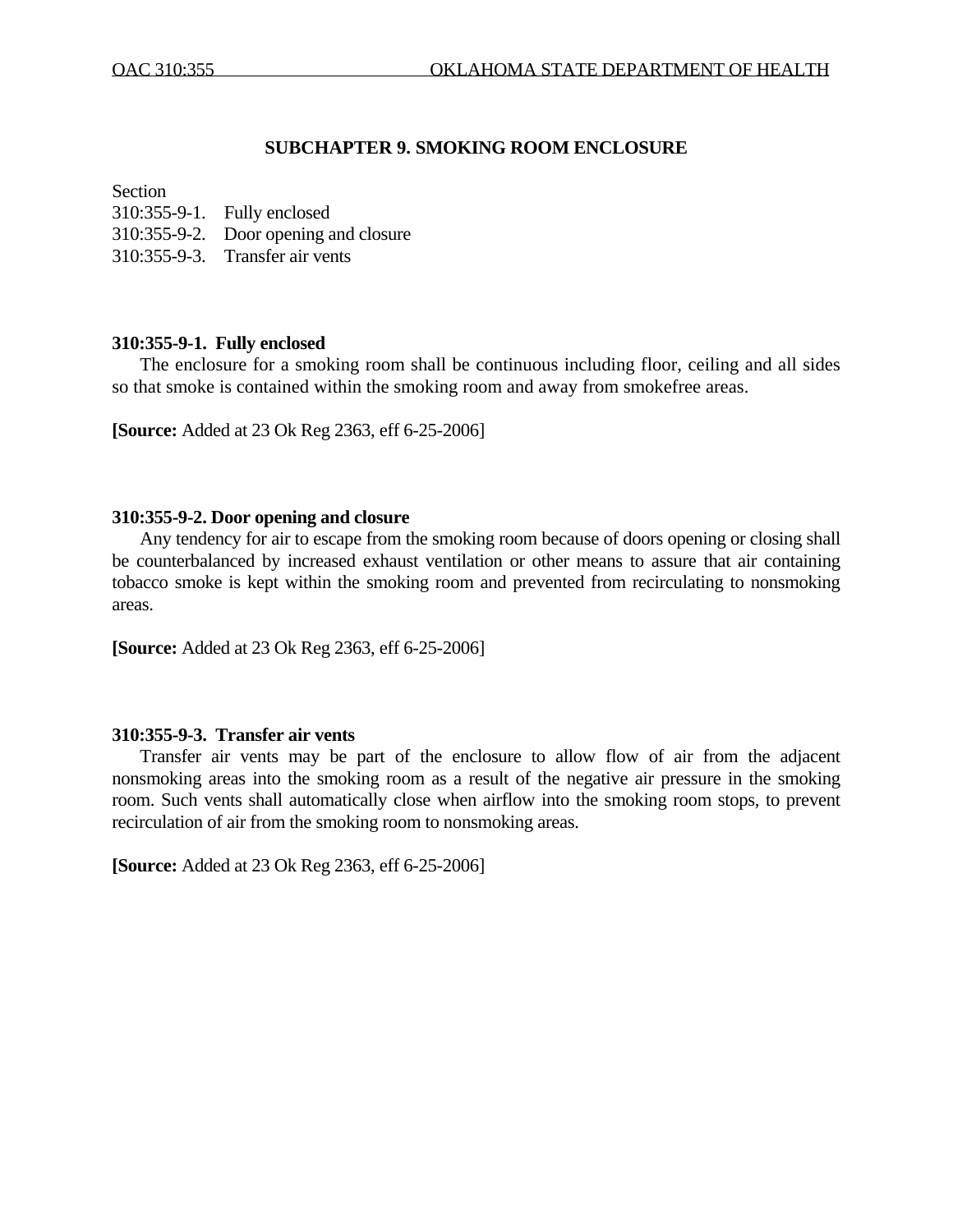# **SUBCHAPTER 11. SMOKING ROOM NEGATIVE AIR PRESSURE AND SMOKE CONTAINMENT**

**Section** 

- 310:355-11-1. Negative pressure and full enclosure relationship
- 310:355-11-2. Negative air pressure requirements with changing occupancy and activity
- 310:355-11-3. Negative air pressure after smoking ends
- 310:355-11-4. Successive smoking and nonsmoking uses of a smoking space

### **310:355-11-1. Negative pressure and full enclosure relationship**

 Negative air pressure shall be provided continuously while a smoking room is in use and until it has been cleared as specified in section 3 of this subchapter, to assure that the flow of air is from smokefree spaces into the smoking room. The more that normal leakage occurs, such as through cracks and under doors, the greater will be the direct exhaust required to provide adequate negative air pressure to meet the conditions in OAC 310:355-13-1.

**[Source:** Added at 23 Ok Reg 2363, eff 6-25-2006]

### **310:355-11-2. Negative air pressure requirements with changing occupancy and activity**

(a) Exhaust from and ventilation to a smoking room can be reduced with reduced occupancy, as permitted by local mechanical codes, providing that sufficient negative air pressure is maintained to satisfy OAC 310:355-13-1.

(b) As activity in a smoking room increases, causing more frequent opening and closing of the doors, greater negative air pressure shall be utilized, if needed, to contain smoke within the smoking room and prevent its recirculation to nonsmoking areas.

**[Source:** Added at 23 Ok Reg 2363, eff 6-25-2006]

## **310:355-11-3. Negative air pressure after smoking ends**

After smoking ends, negative air pressure must be maintained at levels required to satisfy the requirements of OAC 310:355-13-1 until tobacco smoke components are cleared from the air.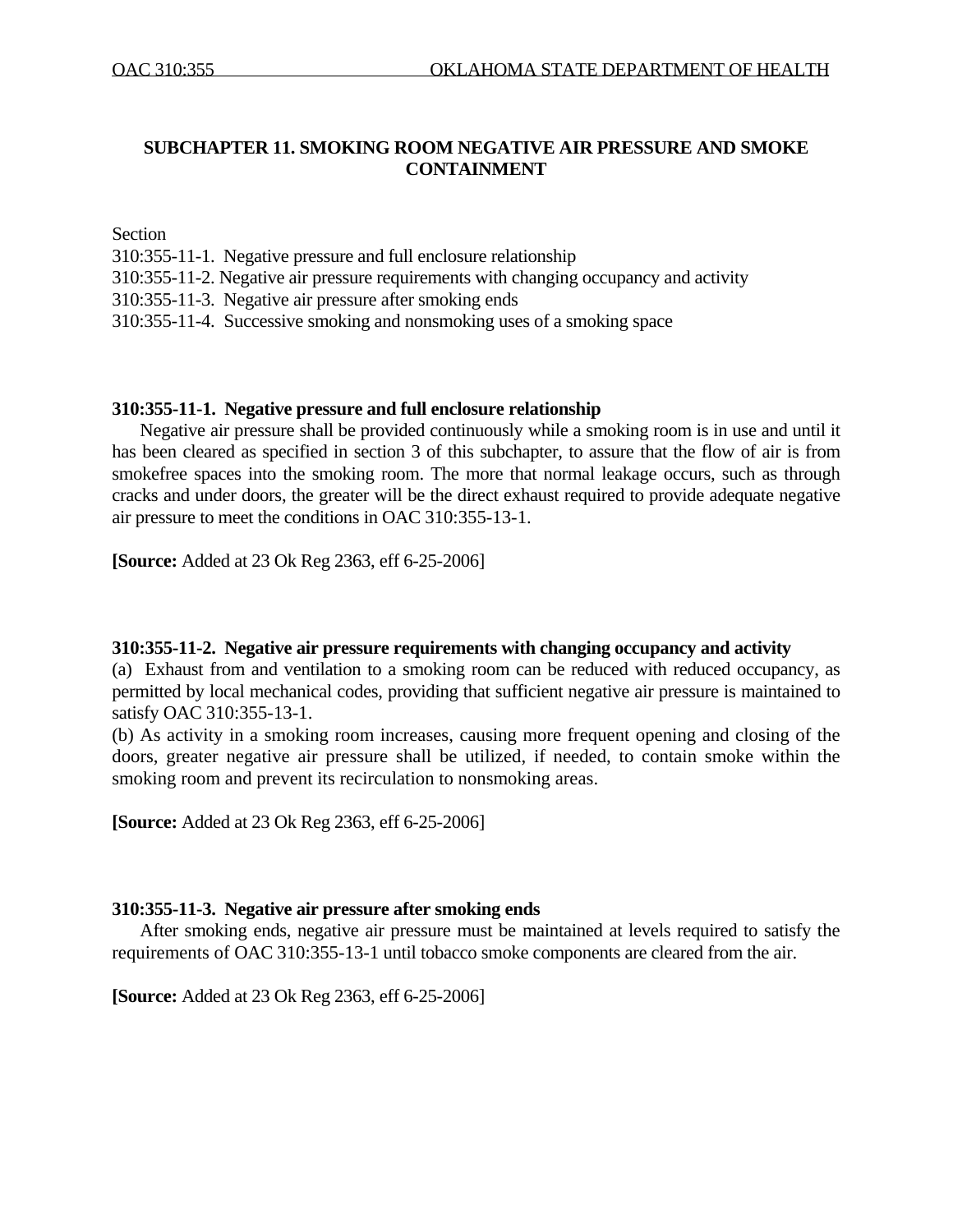# **310:355-11-4. Successive smoking and nonsmoking uses of a smoking space**

If a space used at one time as a smoking room or other smoking space is to be used as a smokefree area at a subsequent time, the space must first be cleared of tobacco smoke components.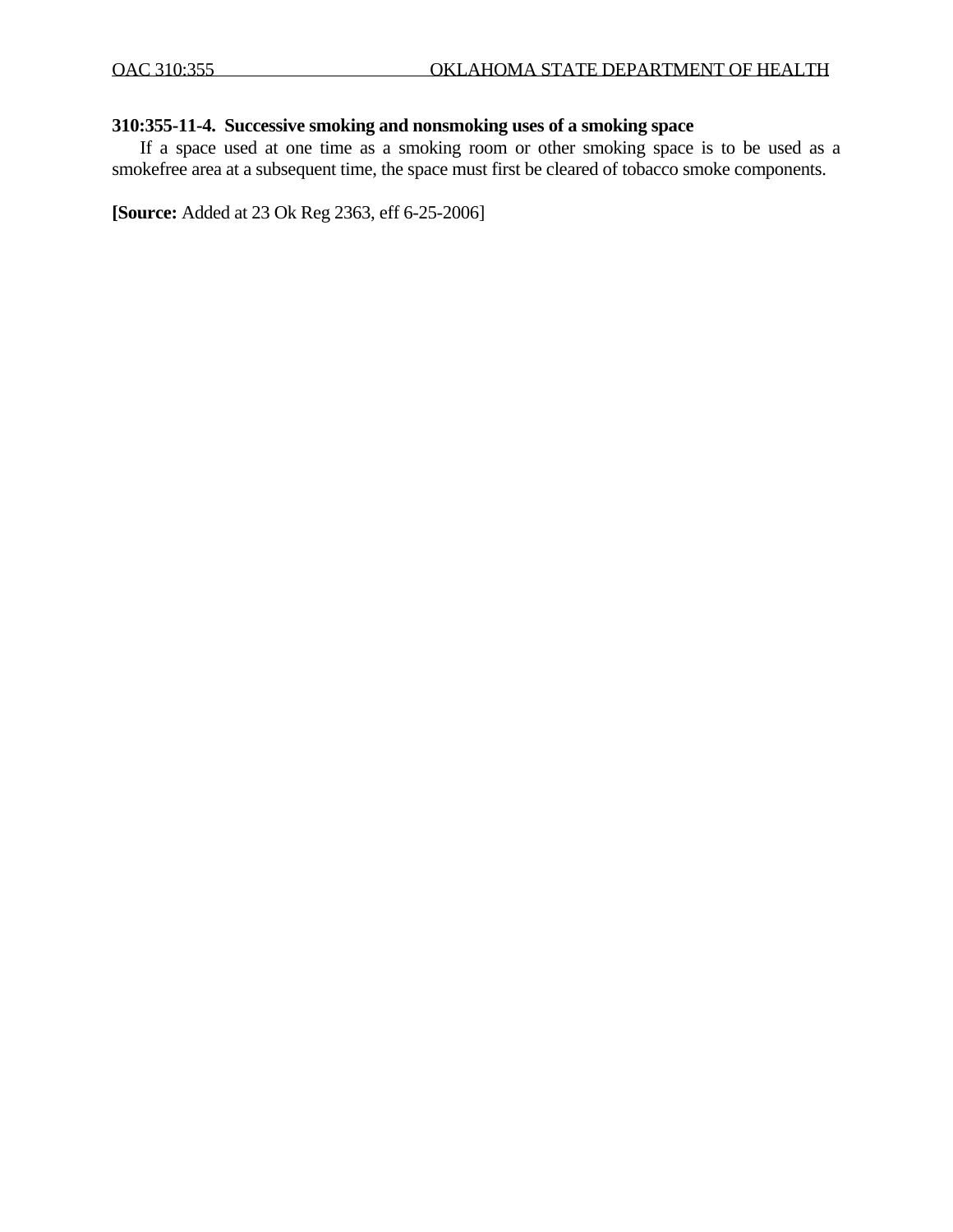## **SUBCHAPTER 13. SMOKING ROOM EVALUATION FOR COMPLIANCE**

Section 310:355-13-1. Compliance 310:355-13-2. Testing

### **310:355-13-1. Compliance**

For a public place or indoor workplace with a smoking room or other smoking space to be in compliance with the Act, no smoke shall escape or be recirculated to any nonsmoking areas.

**[Source:** Added at 23 Ok Reg 2363, eff 6-25-2006]

### **310:355-13-2. Testing**

 Smoking rooms and spaces may be examined and tested for compliance by Department personnel, including employees and others designated by the Commissioner of Health, as part of normal inspection processes or in response to complaints, as provided in OAC 310:355-7-2.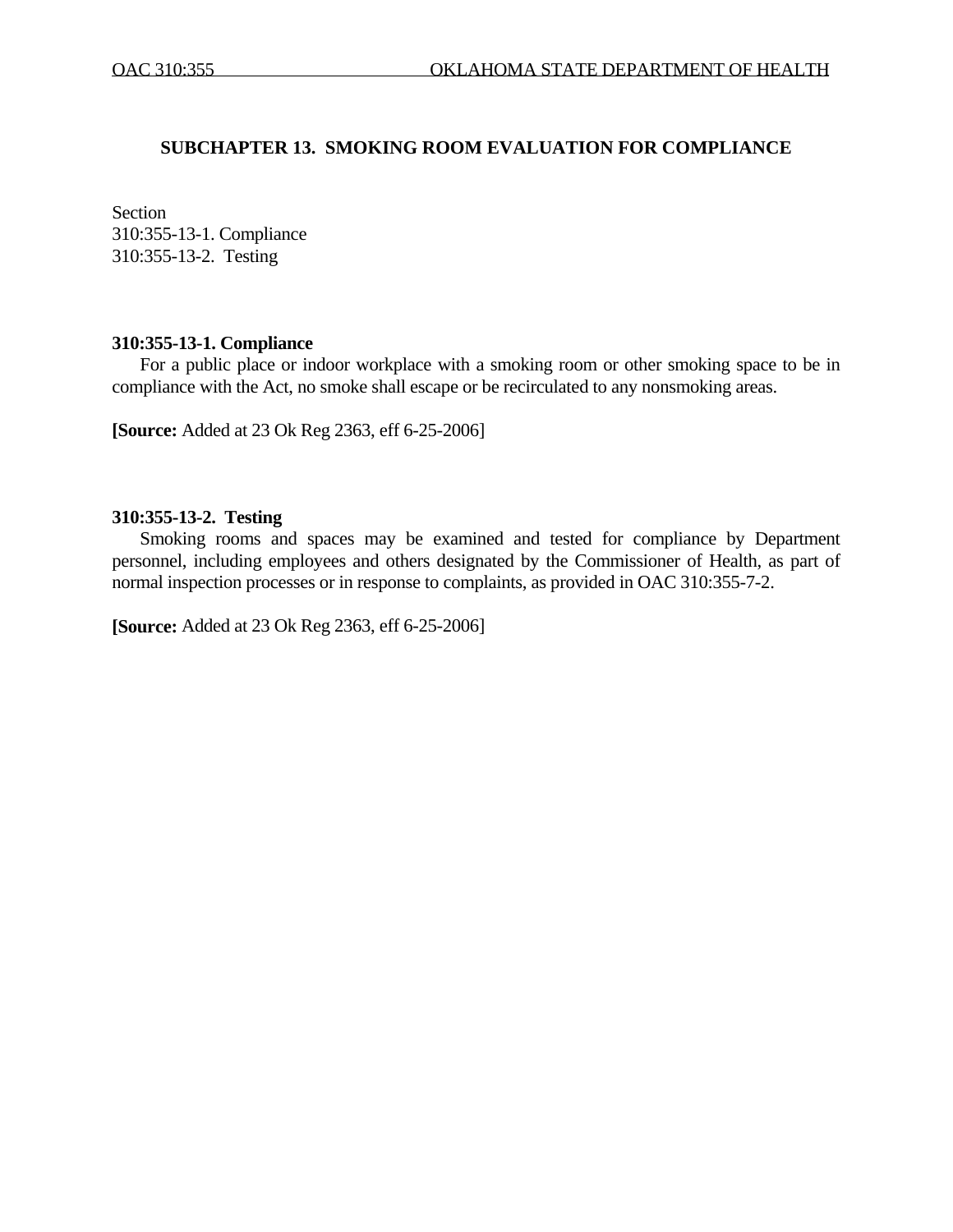### **SUBCHAPTER 15. PRESENCE OF SMOKE AND NEGATIVE AIR PRESSURE**

### Section

- 310:355-15-1. Visual indications and odors
- 310:355-15-2. Airflow into the smoking room or other smoking space
- 310:355-15-3. Detecting smoke by instrument

#### **310:355-15-1. Visual indications and odors**

 Observations of tobacco smoke or odors of tobacco smoke in nonsmoking areas may be an indicator of smoke in these areas and a basis for air quality testing pursuant to 310:355-15-2 or 310:355-15-3.

**[Source:** Added at 23 Ok Reg 2363, eff 6-25-2006]

#### **310:355-15-2. Airflow into the smoking room or other smoking space**

The direction of airflow through an open doorway to a smoking room can be observed, with airflow into the room indicating negative air pressure with respect to the nonsmoking areas. The rate of airflow required into a smoking room or other smoking space shall comply with sections 9-2, 11-1, 11-2, 11-3, and 13-1 of this Chapter.

**[Source:** Added at 23 Ok Reg 2363, eff 6-25-2006]

#### **310:355-15-3. Detecting smoke by instrument**

For purposes of measuring presence or absence of secondhand smoke by instrument, if necessary, an indicator of tobacco smoke widely accepted by the scientific community such as fine respirable suspended particles or nicotine measurements will be used.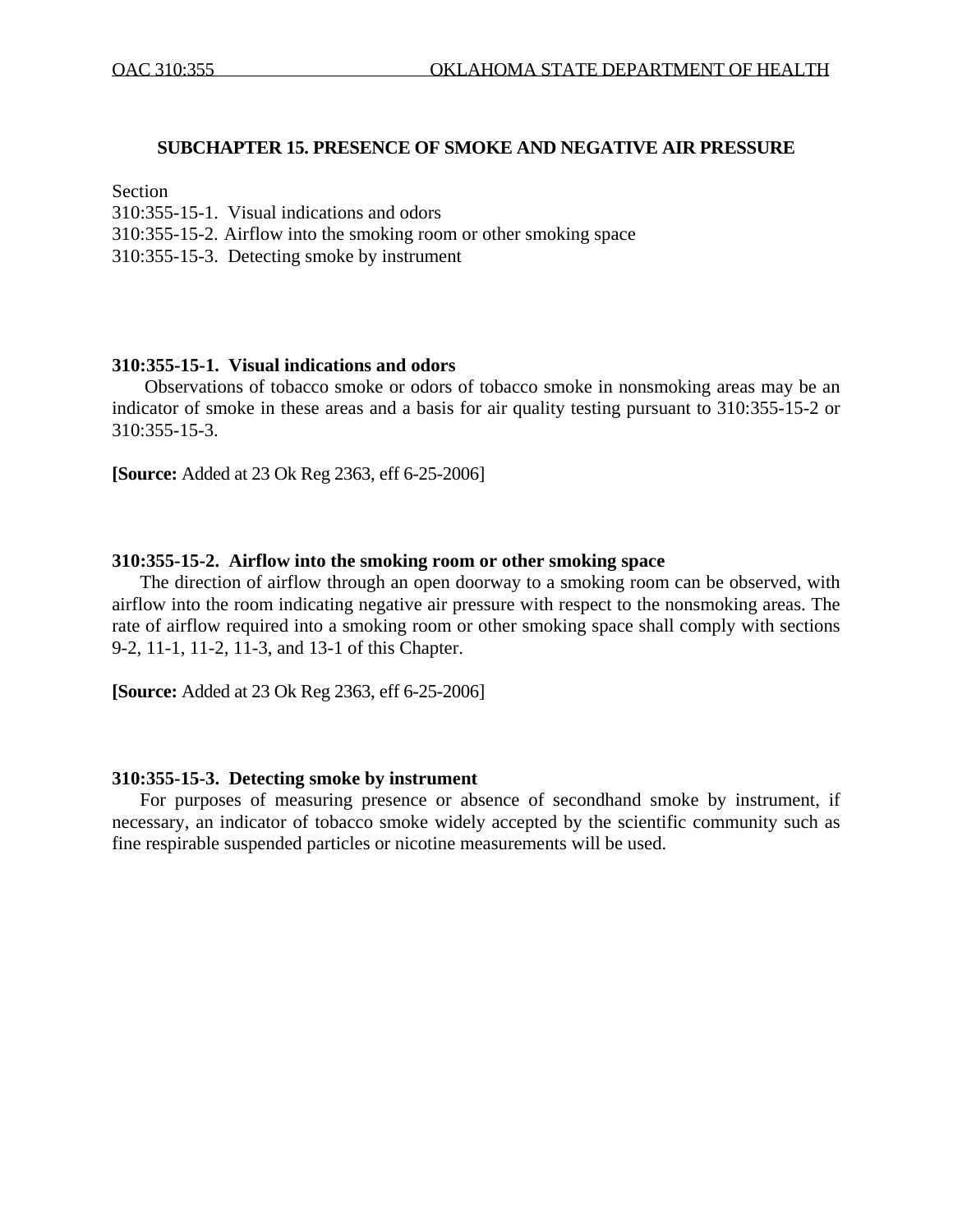# **SUBCHAPTER 17. SIGNAGE**

### Section

- 310:355-17-1. Entrances to buildings where smoking is prohibited
- 310:355-17-2. Entrances to smoking rooms
- 310:355-17-3. Sign contents for entrances to smoking rooms
- 310:355-17-4. Entrances to other smoking spaces within shared buildings

# **310:355-17-1. Entrances to buildings where smoking is prohibited**

 All buildings that are public places and where smoking is prohibited inside the entrance pursuant to the Act shall have posted at each such entrance a conspicuous sign or decal at least 4" x 2" in size clearly stating that smoking or tobacco use is prohibited or that a smokefree environment is provided. Signs provided by the Department for this purpose shall meet this requirement.

**[Source:** Added at 23 Ok Reg 2363, eff 6-25-2006]

# **310:355-17-2. Entrances to smoking rooms**

(a) The owner or operator of a place with a smoking room shall post outside each entrance to a smoking room a sign at least two inches by four inches identifying the space inside as a smoking room.

(b) Signs shall be in place within 30 days of the effective date of these rules.

**[Source:** Added at 23 Ok Reg 2363, eff 6-25-2006]

## **310:355-17-3. Sign contents for entrances to smoking rooms**

 Signs outside smoking rooms shall be white text on red or other highly visible contrasting colors including at least the words "SMOKING ROOM" in letters at least 1/2 inch high.

**[Source:** Added at 23 Ok Reg 2363, eff 6-25-2006]

## **310:355-17-4. Entrances to other smoking spaces within shared buildings**

(a) The owner or operator of a place exempted from the Act, which shares a building with nonsmoking spaces and which elects to permit smoking within its exempted space, shall post outside each interior entrance from a nonsmoking space to its smoking space a sign at least two inches by four inches identifying the space inside as a space in which smoking is permitted.

(b) Signs shall be in place within 30 days of the effective date of these rules.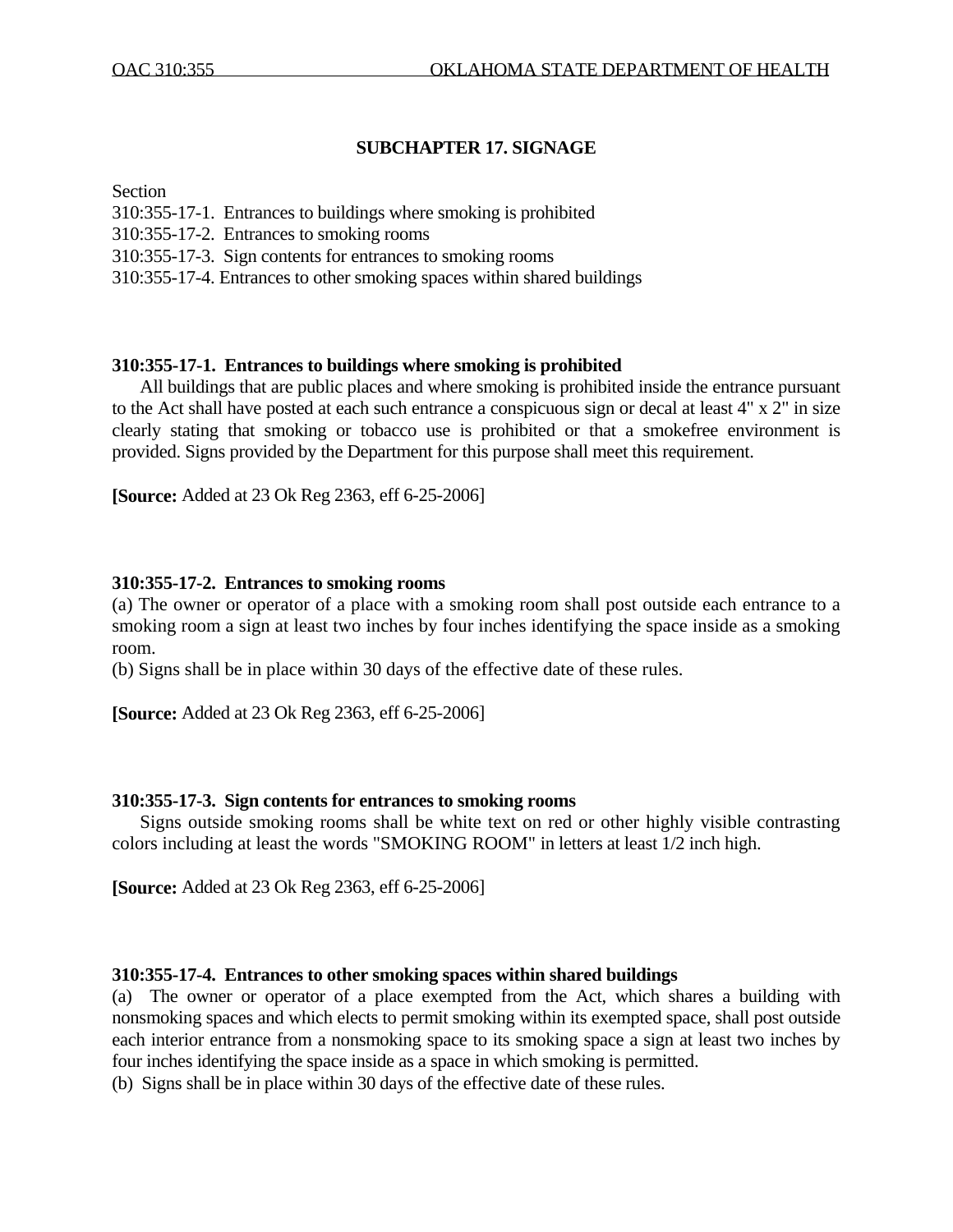(c) Commencing 30 days after these rules become effective, as exempted places establish new smoking spaces inside buildings shared with nonsmoking spaces, this signage shall be in place prior to occupancy.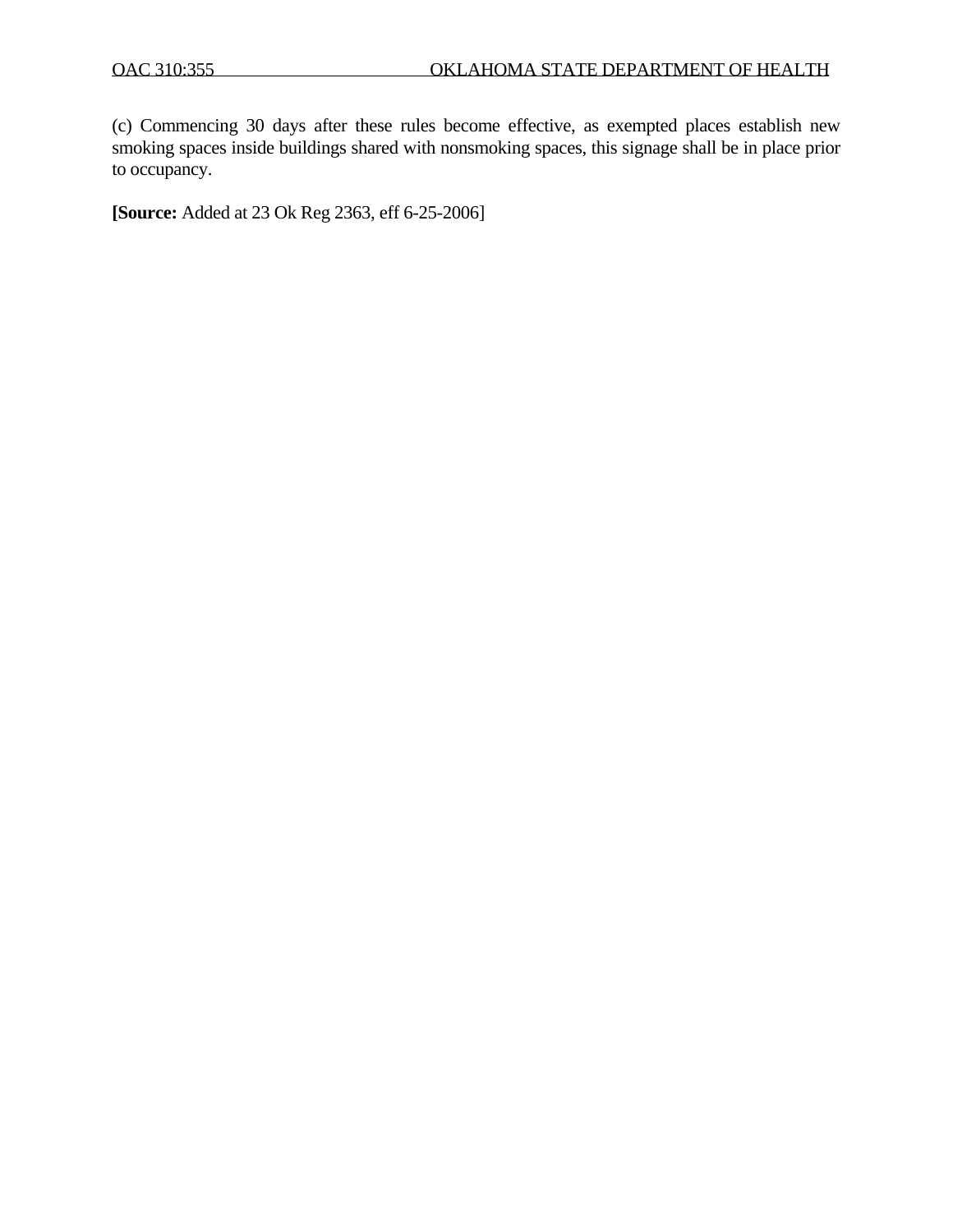# **SUBCHAPTER 19. DUTIES OF OWNER OR OPERATOR**

### Section

310:355-19-1. Signage 310:355-19-2. Required intervention in public places 310:355-19-3. Compliance by employees

# **310:355-19-1. Signage**

 For any indoor public place, the owner or operator shall see that signage is posted as required in Subchapter 17 of this Chapter.

**[Source:** Added at 23 Ok Reg 2363, eff 6-25-2006]

## **310:355-19-2. Required intervention in public places**

(a) When the owner or operator or an employee in a public place observes smoking in an area where smoking is prohibited, the owner, operator or operator's designee shall ask the smoker to refrain from smoking.

(b) When anyone reports smoking in violation of the Act to the owner, operator or an employee of an establishment, the owner, operator or operator's designee shall ask the smoker to refrain from smoking.

**[Source:** Added at 23 Ok Reg 2363, eff 6-25-2006]

## **310:355-19-3. Compliance by employees**

Employers shall be responsible for compliance by their employees with these rules.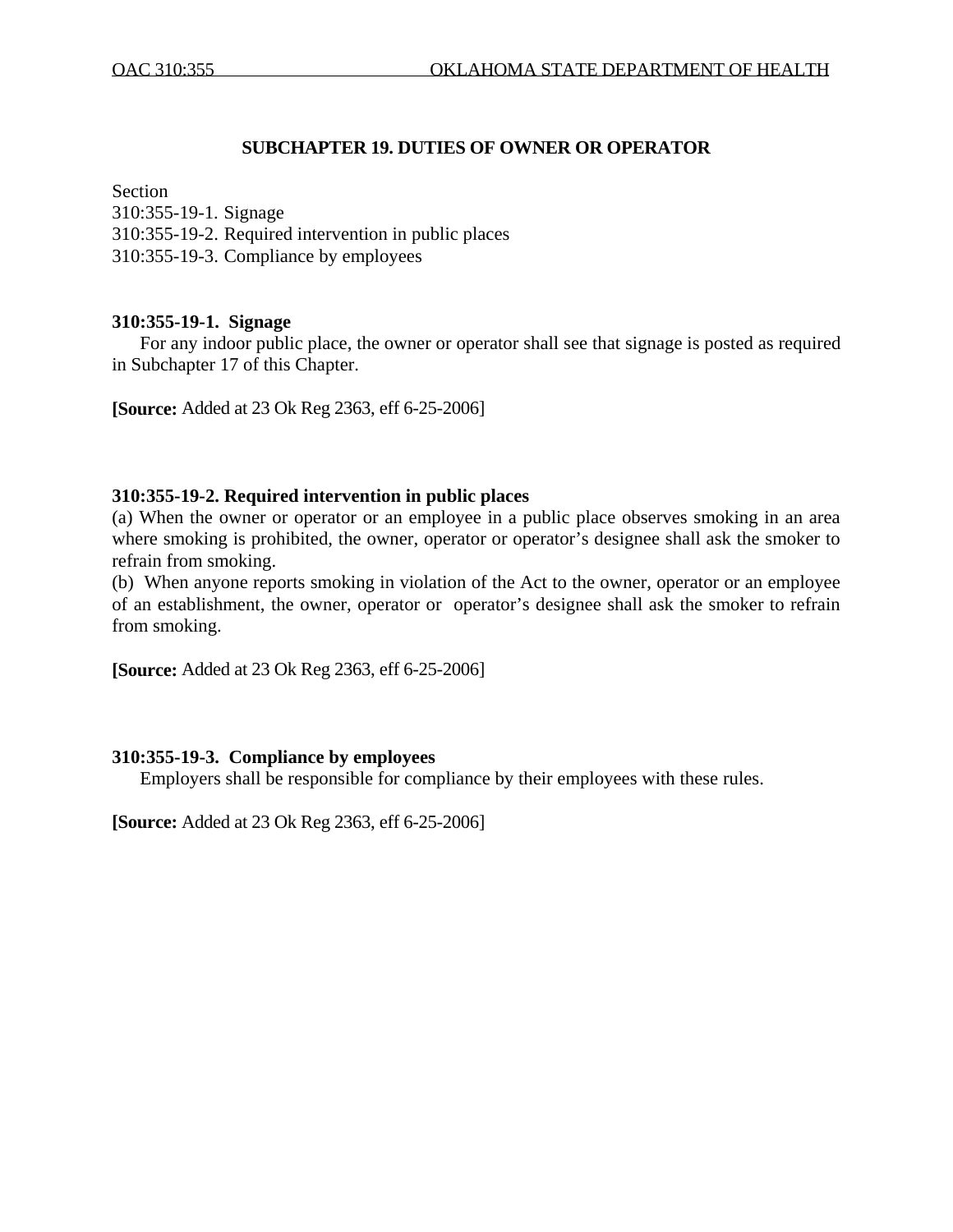# **SUBCHAPTER 21. COMPLIANCE**

### Section

- 310:355-21-1. Enforcement by political subdivisions
- 310:355-21-2. Complaint resolution
- 310:355-21-3. Enforcement proceedings
- 310:355-21-4. Administrative hearings and appeals
- 310:355-21-5. Nursing homes and employees of nursing facilities

# **310:355-21-1. Enforcement by political subdivisions**

 Any provision of these rules may, pursuant to 63 O.S. § 1-215, be enforced in the manner provided herein by any City/County Health Department. Cities and incorporated towns of the State of Oklahoma may, pursuant to the provisions of 63 O.S. § 1-209, incorporate these rules in their respective ordinances by reference.

**[Source:** Added at 23 Ok Reg 2363, eff 6-25-2006]

# **310:355-21-2. Complaint resolution**

(a) Any person who observes a violation of this Chapter may report the violation to the owner, operator or employee of the place where the smoking has occurred and/or may report the condition to the Department or local law enforcement.

(b) Complaints received by the Department may result in the issuance of a letter stating the nature and description of the complaint lodged and providing information regarding Oklahoma's laws on smoking and the health hazards related to secondhand smoke. The letter shall request that the responsible person respond to the Department within ten (10) calendar days with information as to how the condition causing or creating the complaint will be resolved.

(c) Based upon the complaint, the response received and any other evidence that may be available to the Department, the Department may determine whether a violation of this Chapter has occurred.

(d) If the Department determines that a violation has occurred, the Department may issue a warning letter to the responsible person and seek other remedial measures authorized by law.

**[Source:** Added at 23 Ok Reg 2363, eff 6-25-2006]

## **310:355-21-3. Enforcement proceedings**

 The Department may initiate enforcement proceedings against any responsible party whom the Department has reason to believe is presently in violation of this Chapter or the Act, by imposing administrative penalties including fines, seeking injunctive relief in the district court, and/or by referring the complaint to the district attorney for criminal prosecution.